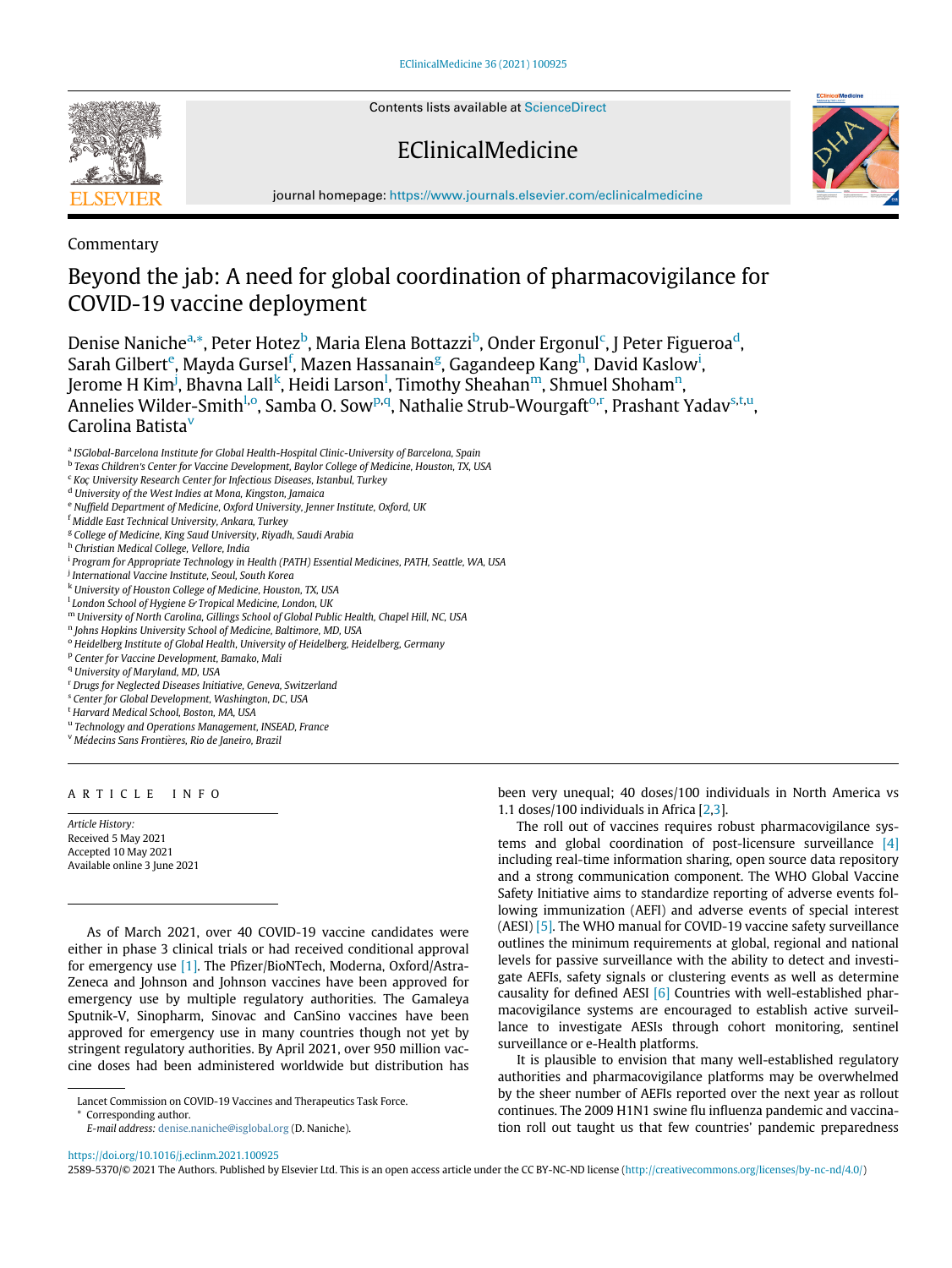plans adequately addressed vaccine safety monitoring [\[7\].](#page-2-1) Pharmacovigilance platforms were unable to confirm or exclude associations between AEFIs and the H1N1 vaccine and this contributed to eroding vaccine confidence. Thus, global coordination with scientists, medical and public health professionals, and pharmaceutical/manufacturing companies, along with increased capacity to analyze and report realtime events are of paramount importance to ensure robust pharmacovigilance of COVID-19 vaccines [\[8\].](#page-2-2)

By definition, very rare AEFIs  $\left( < 1/10.000 \right)$  are usually not detected prior to licensure but rather once vaccines are widely used within a countries' immunization programs. In the setting of global COVID-19 vaccine introduction, extremely rare AEFIs such as thrombocytopaenia, disseminated intravascular coagulation, or cerebral venous sinus thrombosis were identified and reported in some countries through their robust pharmacovigilance systems, confirming that these systems work as expected. Based on these systems, regulatory bodies and advisory committees evaluate the data and risk-benefit to make determinations of any changes in use. This can lead to temporary pauses in vaccination for further evaluation, and/or to a recommendation to add potential rare adverse events to the product information.

Given the extensive global media coverage, accurate and widespread communication is critical to convey complex messages relating to signal evaluation, causation and risk-benefit at a time when news is increasingly consumed through the filters of social media and internet search algorithms. Thus, robust and transparent pharmacovigilance programs must be coupled with sophisticated communication strategies and international efforts to combat vaccine misinformation which can erode trust, create social discord and promote one vaccine over others for financial or political interests [\[9\].](#page-2-3)

In addition to the standard vaccine safety surveillance issues, COVID-19 vaccines pose additional challenges to post-licensure surveillance, complicating the risk-benefit assessment of safety signals. These include multiple authorized or approved vaccine types, potential interchangeability of vaccine types, dose interval flexibility and, high comorbidities in the target population. Additional concerns may emerge as the Covid19 vaccines are rolled out in low- and middleincome countries (LMIC) where a high prevalence of malnutrition and infectious diseases may impact the type of AEFIs and immune responses observed in the context of less robust pharmacovigilance programs. The Brighton Collaboration ([https://brightoncollaboration.](https://brightoncollaboration.us) [us\)](https://brightoncollaboration.us) global research safety vaccine network) has harmonized global safety assessment tools and definitions for COVID-19 vaccines which are regularly updated.

Challenges still lie ahead to ensure alignment, transparency and interconnectivity across different systems and rapid feedback from national to global level. This should involve broad stakeholders at global as well as regional level. For example, the African Vaccine Reg-ulatory Forum [\[10\]](#page-2-4) pools regional resources, and such efforts may increase resilience in areas of the world with less robust pharmacovigilance systems.

<span id="page-1-4"></span><span id="page-1-3"></span><span id="page-1-2"></span><span id="page-1-1"></span><span id="page-1-0"></span>The longer SARS-CoV-2 transmission is sustained, the higher the probability that new variants emerge; potentially less sensitive to existing vaccine protection. The global community thus finds itself fully engaged in a race to reduce deaths and relieve pressure on health systems but also to prevent community transmission and emergence of new variants. It is still unclear how countries around the world will collect, analyze and share real-world safety and effectiveness data for subsequent decision-making. It should be stressed to stakeholders, including governments, ministries of health and international funders that investment in halting the COVID-19 pandemic does not stop at mass immunization. The timely generation and dissemination of post-vaccination safety data will inform datadriven policies, promote vaccine confidence, and accelerate establishment of herd immunity necessary to end the COVID-19 pandemic.

#### Declaration of Competing Interest

MEB and PH are developers of a COVID-19 vaccine construct, which was licensed by Baylor College of Medicine to Biological E Ltd., a commercial vaccine manufacturer for scale up, production, testing and licensure. MG participates in one of eight SARS-CoV-2 vaccine development projects supported by The Scientific and Technological Research Council of Turkey (TÜBİTAK) since March 2020. SG is cofounder of Vaccitech and has a patent on ChAdOx1 nCoV-19 licensed to AstraZeneca. MH is Founder and Managing Director of SaudiVax. JPF and GK are members of the WHO SAGE Working Group on COVID-19 vaccines. GK is independent director of Hilleman Laboratories Private Limited and Vice Chair of the Board, Coalition of Epidemic Preparedness Innovations (CEPI). DK reports grants from Bill and Melinda Gates Foundation (BMGF) and grants from CEPI. JK reports personal fees from SK biosciences. HL reports grants and honoraria from GlaxoSmithKline for training talks and from Merck as a member of the Merck Vaccine Confidence Advisory Board, outside the submitted work. TS reports grants from National Institute of Allergy and Infectious Disease and Fast Grants and research contracts from GlaxoSmithKline, and ViiV Healthcare. SS reports grants from Ansun BioPharma, Astellas Pharma, Cidara Therapeutics, F2G, Merck, T2 Biosystems, Shire Pharmaceuticals, Shionogi, and Gilead Sciences, outside the submitted work; and personal fees from Amplyx Pharmaceuticals, Acidophil, Janssen Pharmaceuticals, Reviral, Intermountain Healthcare, Karyopharm Therapeutics, Immunome, and Celltrion, outside the submitted work. All other authors declare no conflict of interests. The authors views and opinions in the Commentary do not necessarily represent the views, decisions, or policies of the institutions, universities, or health systems with which they are affiliated.

## Author contributions

DN wrote the first draft of the manuscript. PH, MEB, and BL managed the process of review. All authors contributed equally and provided critical feedback, reference sources, and critical revisions for intellectual content and verified the information presented here.

\*Lancet Commission on COVID-19 Vaccines and Therapeutics Task Force:

Peter Hotez (Co-Chair), Maria Elena Bottazzi (Co-Chair), Carolina Batista, Onder Ergonul, J. Peter Figueroa, Sarah Gilbert, Mayda Gursel, Mazen Hassanain, Gagandeep Kang, David Kaslow, Jerome H. Kim, Bhavna Lall (Assistant to Co-Chairs), Heidi Larson, Denise Naniche, Timothy Sheahan, Shmuel Shoham, Annelies Wilder-Smith, Samba O. Sow, Nathalie Strub-Wourgaft, Prashant Yadav.

#### Acknowledgments

We thank Jeffrey Sachs, Chair of the Lancet COVID-19 Commission, and Yanis Ben Amor, member of the Secretariat of this Commission, for their invaluable review and feedback.

### References

- [1] McGill COVID19 Vaccine Tracker Team COVID19 vaccine tracker . [cited 2021 Mar 8]. Available from: <https://covid19.trackvaccines.org/vaccines/>
- [2] J. Holder. Tracking coronavirus vaccinations around the world . [cited April 23, 2021 ] Available from: [https://www.nytimes.com/interactive/2021/world/covid](https://www.nytimes.com/interactive/2021/world/covid-vaccinations-tracker.html)[vaccinations-tracker.html](https://www.nytimes.com/interactive/2021/world/covid-vaccinations-tracker.html)
- [3] Acharya KP, Ghimire TR, Subramanya SH. Access to and equitable distribution of COVID-19 vaccine in low-income countries. NPJ Vaccines 2021;6:54. doi: [10.1038/s41541-021-00323-6.](https://doi.org/10.1038/s41541-021-00323-6)
- [4] [Sultana J, Mazzaglia G, Luxi N, Cancellieri A, Capuano A, Ferrajolo C, et al. Potential](http://refhub.elsevier.com/S2589-5370(21)00205-4/sbref0004) [effects of vaccinations on the prevention of COVID-19: rationale, clinical evidence,](http://refhub.elsevier.com/S2589-5370(21)00205-4/sbref0004) [risks, and public health considerations. Expert review of vaccines, Vol. 19. Taylor](http://refhub.elsevier.com/S2589-5370(21)00205-4/sbref0004) [and Francis Ltd.; 2020. p. 919](http://refhub.elsevier.com/S2589-5370(21)00205-4/sbref0004)–36.
- [5] Report of the 7th global vaccine safety initiative (GVSI) meeting . [cited 2021 Mar 24]. Available from: [https://www.who.int/publications/i/item/WHO-MVP-EMP-](https://www.who.int/publications/i/item/WHO-MVP-EMP-SAV-2019.01)[SAV-2019.01](https://www.who.int/publications/i/item/WHO-MVP-EMP-SAV-2019.01)